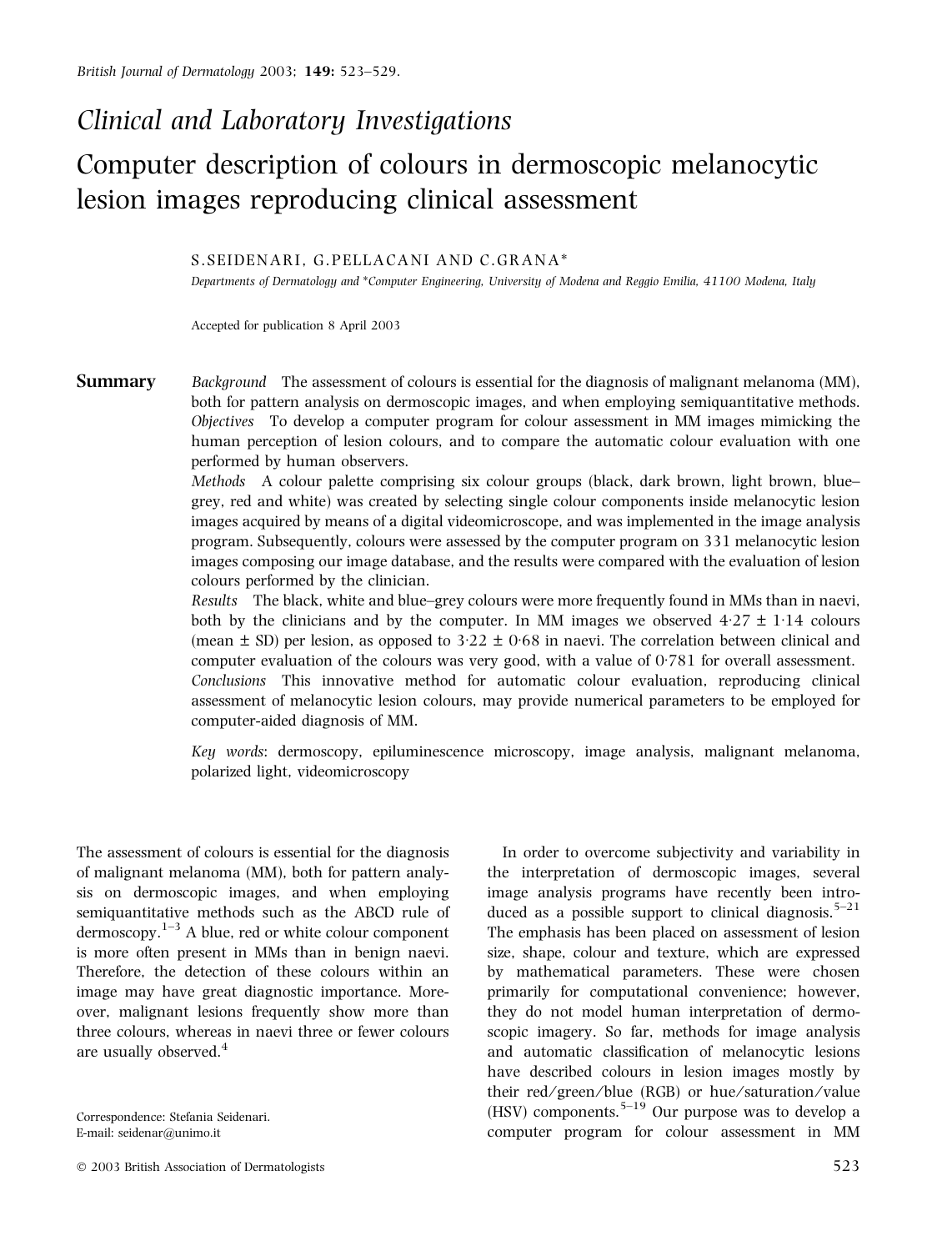images mimicking the human perception of lesion colours, and to compare the automatic colour evaluation with one performed by human observers. To this aim, a colour palette comprising six colour groups (black, dark brown, light brown, blue–grey, red and white) was created by selecting single colour components inside melanocytic lesion images acquired by means of a digital videomicroscope, and was implemented in the image analysis program. Subsequently, colours were assessed by the computer program on 331 melanocytic lesion images composing our image database, and the results were compared with the evaluation of lesion colours performed by the clinician.

### Materials and methods

#### Image database

The image database comprised 331 images of melanocytic lesions (113 MMs and 218 naevi) recorded from a corresponding number of patients. The lesions included in this study were all considered equivocal from a clinical point of view and were excised for histopathological examination.

All images were captured during routine clinical examination by means of a digital videomicroscope (VMS-110A, Scalar Mitsubishi, Tama-shi, Tokyo, Japan) using  $\times$  20 magnification to enable the whole lesion to be included in the monitor area. The instrument has been described elsewhere.<sup>14</sup> The images were digitized by means of a Matrox Orion frameboard and stored by an image acquisition program (VideoCap 8.09, DS-Medica, Milan, Italy), which runs under Microsoft Windows. The camera system is calibrated monthly on a set of colour patches with known colour properties and the obtained colour profile is adjusted on a white test patch (Minolta $\mathscr P$  standard white) between each patient examination, according to the method proposed by Haeghen et  $al.^{22}$  The digitized images offer a spatial resolution of  $768 \times 576$  pixels and a colour resolution of 16 million colours. The diameter of the lesions ranged between 2.81 and 13.81 mm (mean  $\pm$ SD 6.43  $\pm$  2.31).

#### Dermatologists' evaluation of lesion colours

The images were evaluated by two clinicians employing the videomicroscopic technique on a regular basis. For each image the presence of black, dark brown, light brown, blue–grey, red and white was assessed and the number of colours counted. Investigators' evaluations were input directly into the computer and were immediately ready for statistical analysis.

Reproducibility of colour assessment, which was tested on 20 randomly selected melanocytic lesion images not included in the sequence employed for the study, proved excellent (data not shown).

#### Image analysis program

The image analysis program was created using MS visual  $C++60$  both for interactive development of the palette and for colour region detection and analysis.

Interactive development of the colour palette. Thirty images of pigmented skin lesions, unequivocally showing black, dark brown, light brown, red, white and blue–grey colour components, were chosen as a sample population for the development of the colour palette and were not further considered in the study. Square colour patches of arbitrary size were selected manually on different regions of interest pertaining to different images, and an average RGB colour was extracted by the program. To avoid the selection of too many colour patches, a tolerance factor was used based on the distance of RGB values. Thus, colours that were similar to previously selected ones were merged with the others. The final palette obtained with our database consisted of 98 colour patches. The colour patches corresponding to the same colour (as perceived by the human observer) were collected to form a colour group. On a visual basis, 15 were attributed to black, 10 to dark brown, 28 to light brown, 9 to red, 12 to white and 24 to blue. The number of patches selected for each colour group corresponds to the minimum number of colour shades permitting a sufficiently accurate description of the colour (Fig. 1).

Colour region detection. Image analysis with colour assessment (presence ⁄ absence and number of colours) was performed on the same images which had undergone clinical evaluation. The palette was used to extract the colour regions from the images according to a nearest neighbour approach<sup>23</sup> (Fig. 2). Each pixel of the image was assigned to the colour patch that minimized its Euclidean distance in the RGB colour space. After assigning all pixels to their corresponding patches, those belonging to the same group were merged together to form the region corresponding to that particular colour.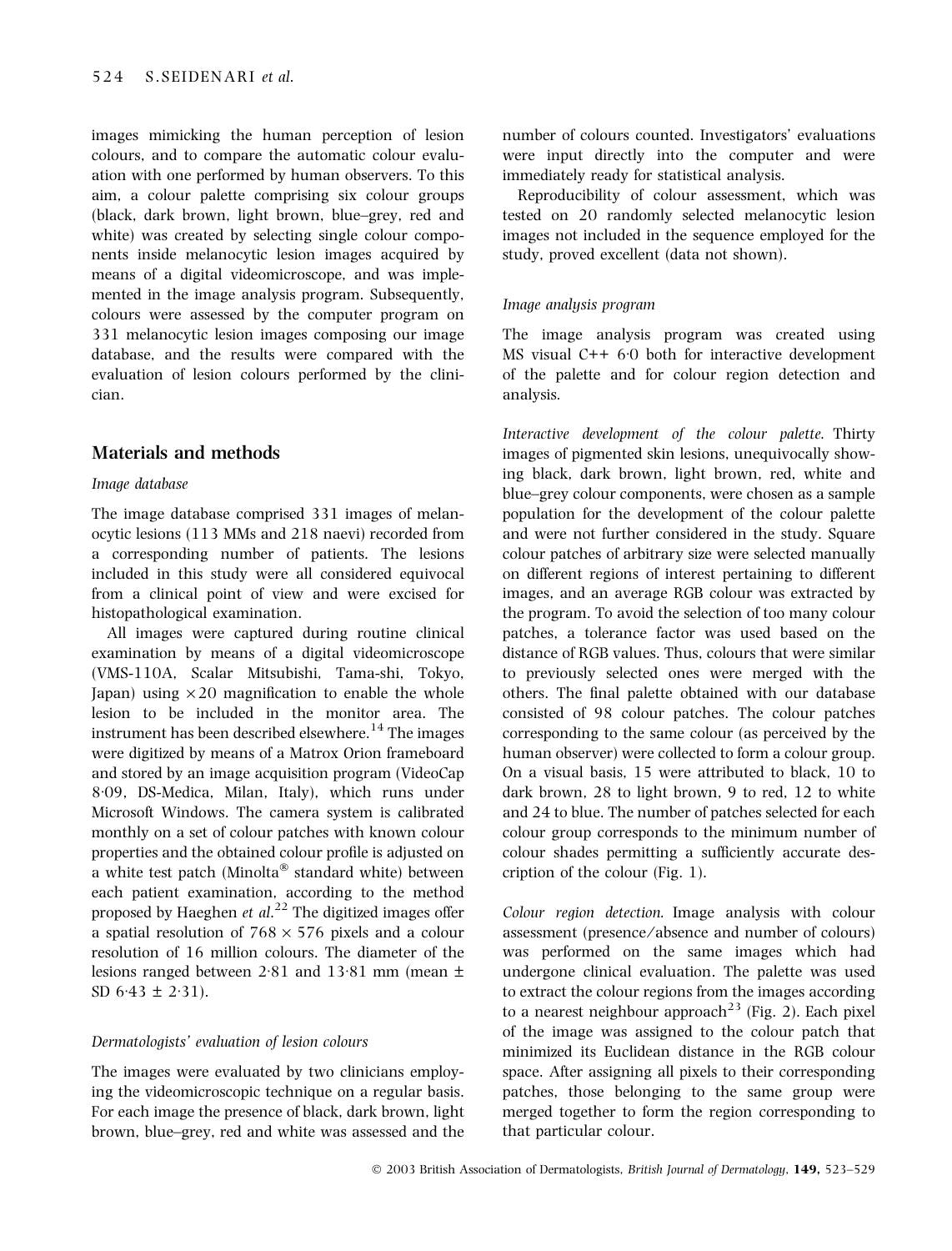

Figure 1. Colour palette employed for colour group attribution. The black colour comprises 15 patches of black hues; dark brown, 10 patches; light brown, 28 patches; red, 9 patches; white, 12 patches; blue–grey, 24 patches. The coloured square at the beginning of the line corresponds to the false colour attributed to the pixels belonging to that colour group.



Figure 2. Example of colour area identification in a malignant melanoma: (a)  $\times$  20 videomicroscopic image, and (b) corresponding image with highlighted colour areas.

Threshold values for areas of colour regions, corresponding to 2% of the lesion area for black, dark brown and light brown, and  $0.5\%$  for red, white and blue– grey, were introduced, in order to avoid the inclusion in the calculation of colour areas which were too small and without clinical relevance.

### Comparison between clinical evaluation and computer assessment

Finally, the clinically assessed type and number of colours was compared with the computer determined type and number of colours.

#### **Statistics**

For statistical analysis the SPSS statistical package (release 10.0.06, 1999; SPSS Inc., Chicago, IL, U.S.A.) was employed.  $P \leq 0.01$  was considered significant.

As basic statistics the frequency of single colour estimation, as assessed by the clinician and the computer, and mean  $\pm$  SD of the overall number of colours per lesion, were calculated both for MMs and for naevi. Differences between naevus and MM values were evaluated using the  $\chi^2$  test. Concordance between clinical and computer evaluation was calculated employing the Spearman correlation coefficient, whereas reproducibility of judgement was assessed by Cohen's  $\kappa$  index. For a melanoma risk estimate, the odds ratio (OR) calculation was performed both considering the presence of single colours and the simultaneous presence of multiple colours.

Colour data were analysed by means of multivariate discriminant analysis. Discriminant analysis enables the identification of variables which are important for distinction among the groups and develops a procedure for group classification based on a score attribution. A linear combination of independent variables is formed and serves as a basis for assigning cases to groups. A score (D) is obtained for each lesion by the linear discriminant equation and is used for the attribution of cases to groups.

A receiver operating characteristic analysis was performed to investigate sensitivity and specificity of the discriminant equation on pigmented skin lesion classification employing both clinical and computer  $data.<sup>24</sup>$  Diagnostic accuracy was estimated by the ratio between the percentage of the sum of true positives and true negatives, and the total number of lesions, and was calculated for each threshold (D) value. The area under the curve (AUC) and its 95% confidence interval (CI) were employed to estimate the probability of correctly classifying the lesions as benign or malignant.

# Results

The presence of black was detected in  $85.8\%$  of MMs and in  $56·4%$  of naevi by the clinician, and in  $83·2%$  of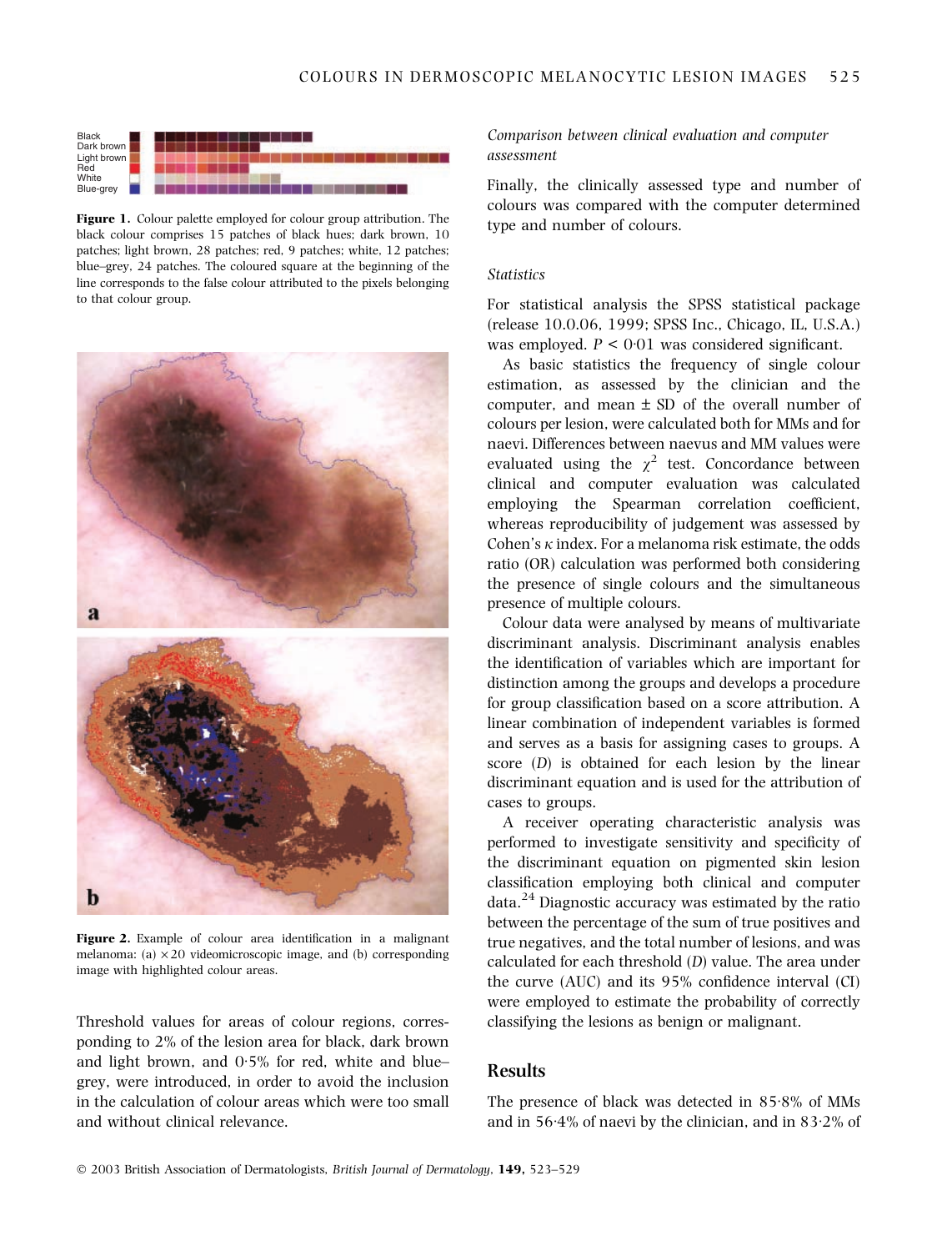|              | Naevi % presence |                    | MMs % presence (odds ratio)  | Correlation between          |                                      |
|--------------|------------------|--------------------|------------------------------|------------------------------|--------------------------------------|
| Colour       |                  | Clinician Computer | Clinician                    | Computer                     | clinician and<br>computer evaluation |
| <b>Black</b> | $56-4$           | 56.0               | $85.8* (4.682)$              | $83.2* (3.893)$              | 0.893                                |
| Dark brown   | 97.7             | 97.2               | 98.2(1.303)                  | 97.3(1.038)                  | 0.750                                |
| Light brown  | 98.6             | 100                | 93.8(0.211)                  | $92 \cdot 0$ $(1 \cdot 087)$ | 0.730                                |
| Red          | 52.3             | 45.4               | 59.3(1.329)                  | 460(1.025)                   | 0.736                                |
| White        | $11-5$           | $11-9$             | $45.1* (6.350)$              | $33.6*(3.742)$               | 0.806                                |
| Blue-grey    | $6-0$            | 9.2                | $45 \cdot 1* (12 \cdot 971)$ | $51.3* (10.440)$             | 0.756                                |

Table 1. Percentage presence of single colours in naevi and malignant melanomas (MMs), as evaluated by the clinician and the computer, and correlation coefficients between clinical and computer evaluation

\*Significant ( $P < 0.05$ ) in comparison with naevi.

MMs and  $56.0\%$  of naevi by the computer (Table 1). Differences were significant in both cases, whereas no significant differences were observable for dark brown, light brown and red between the number of MMs and the number of naevi showing these colours. White was more frequently observed in MMs:  $45·1%$  and  $33·6%$  of MMs, as assessed by the clinician and the computer, respectively, showed white colour shades, whereas this was the case in only  $11.5\%$  and  $11.9\%$  of naevi, respectively. Also, the frequency of blue–grey was significantly higher in MMs than in naevi, both as assessed by the clinician  $(45.1\% \text{ vs. } 6.0\%)$  and by the computer  $(51.3\%$  vs. 9.2%). Significant ORs were  $4.682$  and  $3.893$  for black,  $6.350$  and  $3.742$  for white and  $12.971$  and  $10.440$  for blue–grey, for clinical and computer evaluation, respectively.

Correlation between clinical and computer evaluation of the colours was excellent: correlation coefficients ranged between  $0.730$  (for light brown) and  $0.893$  (for black), with a value of  $0.781$  for overall assessment.

As regards the number of colours per lesion, MMs showed  $4.27 \pm 1.14$  and  $4.04 \pm 1.11$  colours per lesion (mean  $\pm$  SD), for the clinical and the computer evaluation, respectively, whereas in naevi  $3.22 \pm 0.68$ and  $3.20 \pm 0.63$  colours were detected (Table 2). These differences were statistically significant. Signifi-

cant differences were also observed for the presence of three colours, which was more frequent in naevi, and the presence of four, five or six colours, which was more frequent in MMs. ORs for five colours were  $5:301$ and  $4.330$  for the clinician and the computer, respectively. According to clinical assessment,  $71.6%$  of naevi showed one to three colours, whereas  $74.3\%$  of MMs had four to six colours (for computer evaluation  $76·1%$ and  $71.7\%$ , respectively. The risk of being an MM for a lesion with four to six colours corresponded to an OR of  $7.288$  for the clinician and  $8.081$  for the computer.

Table 3 shows the concordance between clinical assessment and computer evaluation for the presence of one to three colours as opposed to four to six colours:  $91.9%$  of lesions scored as having one to three colours by the clinician were also considered as having one to three colours by the computer, whereas  $80.8\%$  of those clinically classified as having four to six colours were evaluated accordingly by the computer. The Spearman correlation coefficient was 0.736, whereas the  $\kappa$ -value was  $0.734$ .

Diagnostic accuracy based on colours as the only diagnostic descriptor, calculated by discriminant analysis, was 80.3% both for clinical evaluation (sensitivity  $= 69.9\%$ , specificity  $= 85.8\%$  and for computer assessment (sensitivity =  $65.5\%$ , specificity =  $88.1\%$ ). No difference was observed between AUC values

|                   | Naevi           |                 | MMs              |                  |             |
|-------------------|-----------------|-----------------|------------------|------------------|-------------|
| No. of<br>colours | Clinician       | Computer        | Clinician        | Computer         | Odds ratio  |
| -1                | $\Omega$        | 0.5             | $\Omega$         | $\Omega$         | NE/NE       |
| 2                 | $10-1$          | 6.9             | 4.4              | 8.8              | 0.412/1.314 |
| 3                 | 61.5            | 68.8            | $21.2*$          | $19.5*$          | 0.169/0.110 |
| $\overline{4}$    | 24.3            | 20.2            | $36.3*$          | $44.2*$          | 1.773/3.139 |
| 5                 | $4-1$           | 3.7             | $18.6*$          | $14.2*$          | 5.301/4.330 |
| 6                 | $\Omega$        | $\Omega$        | $19.5*$          | $13.3*$          | NE/NE       |
| Mean $\pm$ SD     | $3.22 \pm 0.68$ | $3.20 \pm 0.63$ | $4.27 \pm 1.14*$ | $4.04 \pm 1.11*$ |             |

Table 2. Percentage of lesions showing one to six colours and odds ratio according to clinician ⁄ computer evaluation

\*Significant  $(P < 0.05)$  in comparison with naevi; MMs, malignant melanomas; NE, not evaluable.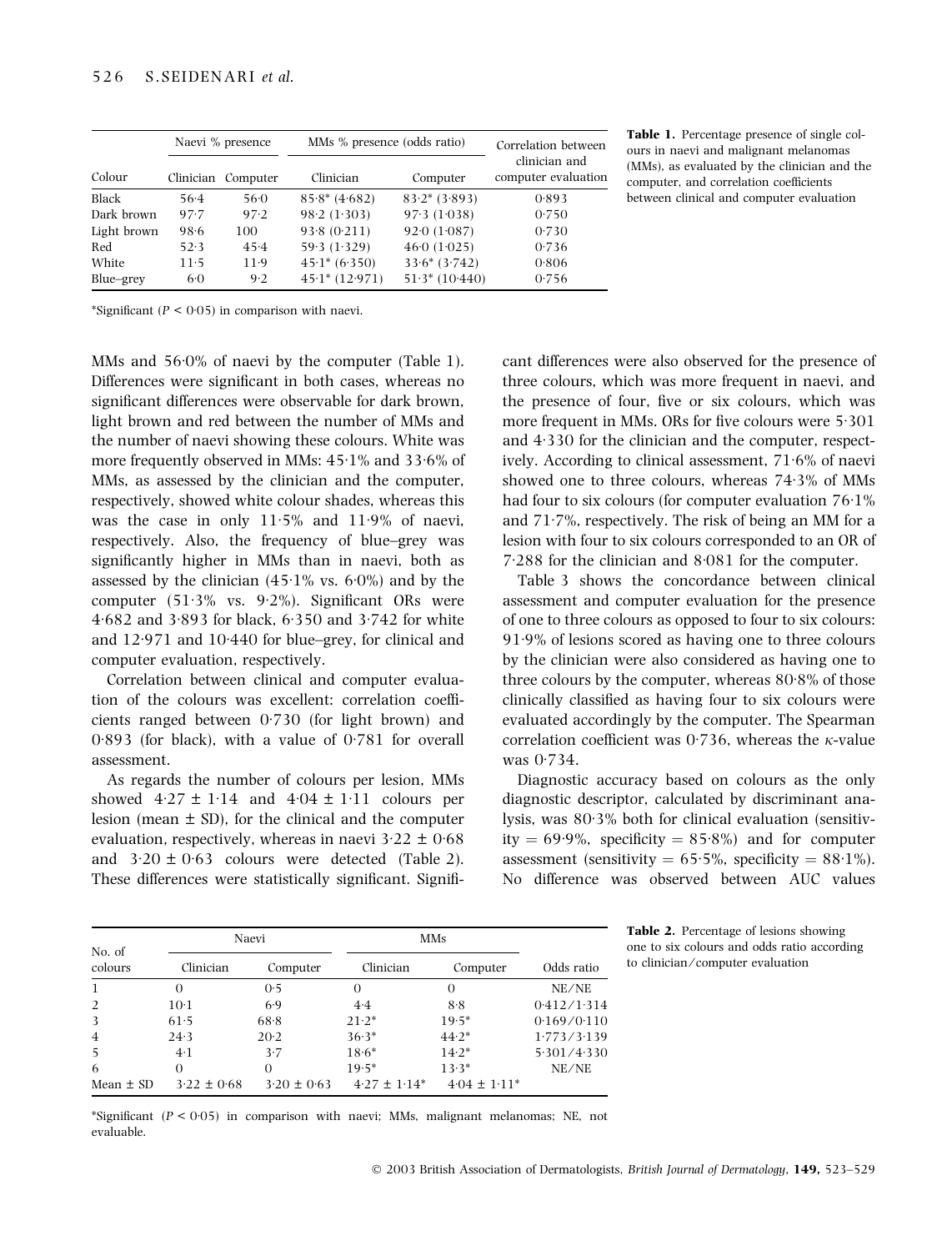Table 3. Concordance between computer evaluation and clinical assessment for the presence of one to three colours as opposed to four to six colours

|               | Computer      |             |       |  |  |
|---------------|---------------|-------------|-------|--|--|
| Clinician     | $1-3$ colours | 4–6 colours | Total |  |  |
| $1-3$ colours | 170           | 15          | 185   |  |  |
|               | 91.9%         | $8.1\%$     | 100%  |  |  |
| 4–6 colours   | 28            | 118         | 146   |  |  |
|               | 19.2%         | 80.8%       | 100%  |  |  |
| Total         | 198           | 133         | 331   |  |  |
|               | 59.8%         | 40.2%       | 100%  |  |  |



Figure 3. Receiver operating characteristic curves referring to (A) clinical and (B) computer evaluations. (A) Area under the curve  $(AUC) = 0.843$  (95% confidence interval, CI 0.798–0.889); (B) AUC =  $0.834$  (95% CI 0.786–0.882).

referring to clinical  $(0.843, 95\% \text{ CI } 0.798 - 0.889)$  or computer (0.834, 95% CI 0.786–0.882) evaluation (Fig. 3).

#### **Discussion**

Colour assessment represents an essential step in dermoscopic diagnosis. In the ABCD rule of dermoscopy the presence or absence of red, blue–grey, white, dark brown, light brown and black in melanocytic lesions gives rise to a score varying between  $0.5$  and 3 (on a total possible score ranging from 1 to  $8.9$ ).<sup>3</sup> According to the method of Menzies et al. the presence of a single colour (black, grey, blue, dark brown, tan and red) is considered a negative feature, enabling exclusion of the diagnosis of MM, whereas the presence of five to six of the latter colours (white is not scored as a colour) represents a positive feature.<sup>25</sup>

Blue and grey are considered together in the ABCD rule, whereas according to Menzies et al. they are considered separately for the colour count and together for the assessment of the pepper-like pattern. The seven-point checklist considers the blue-whitish colour for the assessment of the veil, blue for the description of

pepper-like granules and white associated with scarlike depigmentation.<sup>26</sup>

Digital dermoscopy, enabling computer screening and monitoring of pigmented skin lesions, is based on image acquisition techniques employing a computer and different video systems, which have been developed during the last decade. Most of these systems still require the experience of a dermatologist for diagnosis. For automatic discrimination of melanocytic lesions and their classification into benign or malignant, several methods have been proposed in recent years based on the numerical description of lesion parameters and their statistical analysis. Most of these image analysis programs are suitable for the analysis of images in the visible spectrum,  $5-12,14-21$  whereas there is one report on the near infrared spectrum.<sup>14</sup> They consider global features (including size and shape descriptors), gradient, grey level and texture features, and colours. In most studies colour descriptors are statistical parameters calculated from different colour channels, such as mean and SD of the RGB or HSV colour channels.

Binder et al. considered the number and range of different colours in a reduced colour model, which represented one of the most important variables for automatic classification.<sup>15</sup> Red, green and blue average, decile and quartile values were employed by us and were included in the equation for discriminant analysis classification.<sup>14,16</sup> The image analysis program employed by Andreassi et al. evaluates red, green and blue average, quartile and decile values, and colour islands including extension and imbalance of so-called peripheral dark regions, dark, green, green dominant, blue–grey and transition areas. $17$  In a recent paper by Kahofer et al. mean and SD, skewness, kurtosis, minimum and maximum were calculated in the intensity image and in red, green and blue images for each element.<sup>27</sup> Day and Barbour employed a colour variance parameter in the Lab colour space proposed by Umbaugh. $28,29$  The final feature was relative chromaticity green, a feature measuring the average colour difference between the skin and the lesion. This feature was previously used by Ercal  $et \ al.^7$ Cotton and Claridge employed an optical model of the skin to interpret the colours occurring in a lesion.<sup>30</sup> They found that all normal skin colours lie on a twodimensional surface patch within a three-dimensional colour space. Ganster et al. adopted an original approach.<sup>19</sup> Besides minimum, maximum, average and variance of the intensity and hue channels, they considered 15 significant colours obtained by the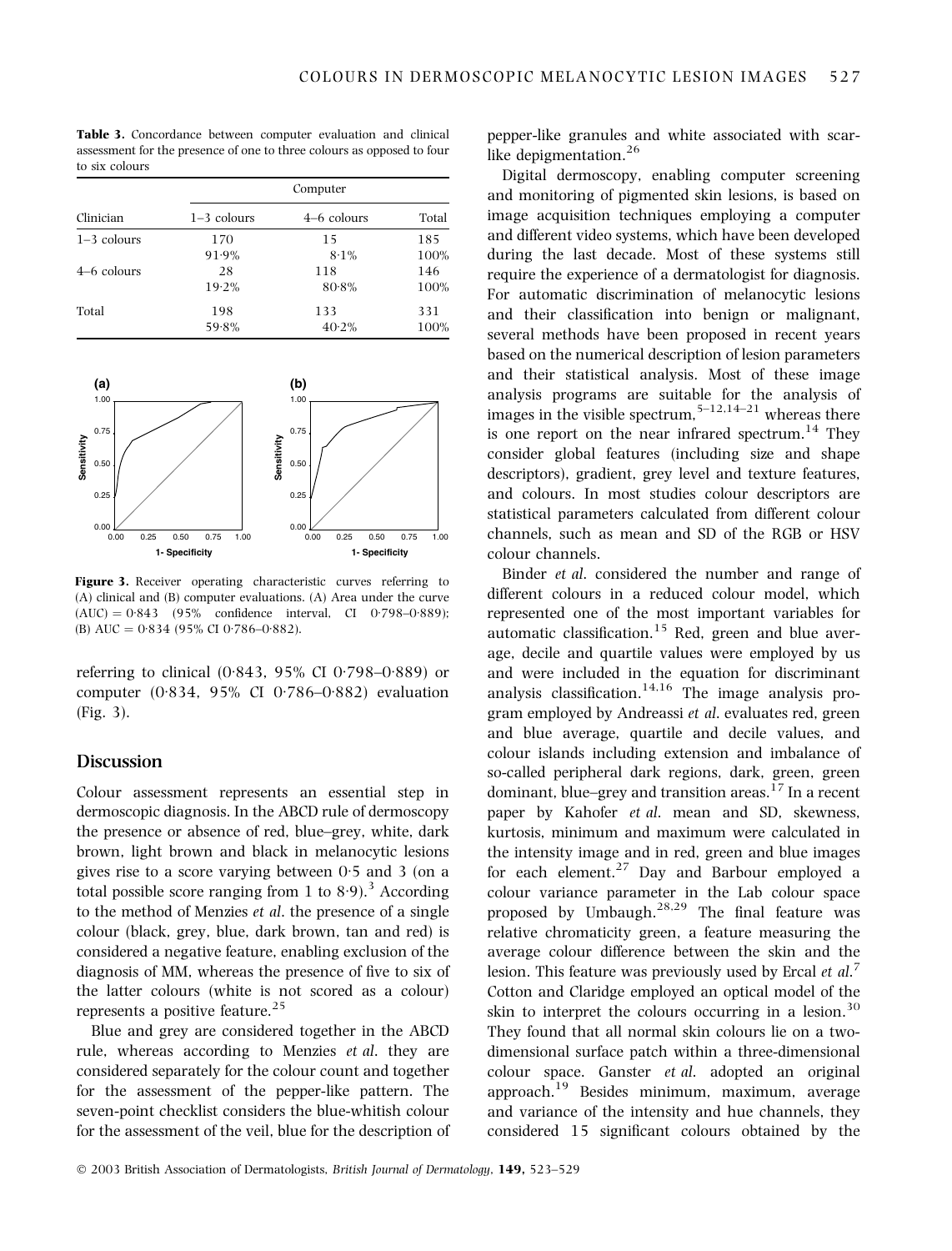median cut colour quantization algorithm of Heck $bert.$ <sup>31</sup>

Statistical parameters employed for colour description were chosen primarily for computational convenience; however, they do not model the methods employed by the human brain for the clinical diagnostic procedure, where areas which share similar colours (representing a set of 'pixels' consisting of a mixture of RGB components) are considered together as homogeneous colour areas and simply called red, blue–grey, white, dark brown, light brown, black, etc. During the last few years software refinement has led to an increased diagnostic accuracy of automatic diagnostic systems. In recent studies a 100% sensitivity on selected image series has been reported. However, so far no study has evaluated the diagnostic potential of these automatic systems in prospective series involving thousands of lesions, mimicking the conditions of clinical practice. Therefore, the identification of new image descriptors may be of potential practical use in clinical conditions, where the computer-aided diagnosis of MM can be performed by means of automatic classifiers.

We have presented a new automatic method for the assessment of colours in melanocytic lesion images based on the interactive identification of a colour palette comprising the more representative colours perceived by the human eye in a melanocytic lesion. Some good results were produced as regards the comparison between human and computer assessment of the type and the number of colours, where over 70% of the dermatologist's decisions were replicated. The highest correlation coefficients were observed for black, white and blue–grey, which in our images represented the most important colours for diagnosis. Moreover, sensitivity and specificity values and diagnostic accuracy were similar for computer assessment and clinical evaluation. As regards the presence of single colours and their potential aid for diagnosis, according to our data black, blue–grey and white were more frequently found in MMs. This is in accordance with Menzies *et al.* who found that dark brown, black, grey–blue and red–blue were each significantly different in MM, although each colour lacked adequate specificity to be useful in a clinical setting as an independent feature of MM.<sup>25</sup>

Confirming other authors' observations, our data show that the number of colours in MMs is higher than in naevi:  $71.6\%$  of our naevi showed three or fewer colours, whereas  $74.3\%$  of our MMs showed four or more colours. Assessing the association between individual diagnostic criteria and MM diagnosis, Argenzi-

ano et al. showed that the presence of five to six colours in the ABCD score corresponds to an OR of 5, whereas 'more than one colour' according to Menzies et al. has an OR of  $18.5$ <sup>2</sup> MacKie *et al.* found that sensitivity and specificity figures for the presence of more than three colours in a dermoscopic image were 92% and 51%, respectively.<sup>4</sup> On our image database sensitivity proved lower (69.9%) and specificity higher (85.8%) compared with the data of MacKie et al. but this may depend on the different type of images employed by us (videomicroscopic ones). $10,32$ 

Reproducibility of colour assessment is generally high, pointing towards the high diagnostic relevance of colour parameters. $<sup>2</sup>$  In a recent consensus study on</sup> dermoscopy via the internet, $\lambda$  intraobserver agreement showed a  $\kappa$ -value of 0.64 for the number of colours in the ABCD rule, and of 1 for the presence of a single colour according to Menzies  $et \ al.^{25}$  When assessing the informativeness of compressed videomicroscopic images, differences between  $\kappa$ -values of uncompressed and compressed images referring to intraobserver agreement on colours were lower than for other features, indicating that reproducibility of colour evaluation is high, even in lower quality images, and that colours are less affected by compression than morphological details in the image (Seidenari *et al.*, unpublished data). This underlines the potential of colour assessmentbased diagnosis in an era where the importance of teledermatology is ever increasing.

Of course, caution must be taken in selecting colour features. The absolute colour measure is strictly dependent on the acquisition technique and the imaging system; for example, RGB is a device-dependent colour space.32 However, our method, which has been tested on videomicroscopic images, shows an enormous flexibility, as the interactive development of the palette makes it adaptable to other imaging systems.

# Acknowledgments

This study was partially supported by a grant from MIUR (Ministero Universita` e Ricerca, no. 2001068929).

# References

- 1 Pehamberger H, Steiner A, Wolff K. In vivo epiluminescence microscopy of pigmented skin lesions. I. Pattern analysis of pigmented skin lesions. J Am Acad Dermatol 1987; 17: 571–83.
- 2 Argenziano G, Soyer HP, Chimenti S et al. Dermoscopy of pigmented skin lesions: results of a consensus meeting via the internet. J Am Acad Dermatol 2003; 48: 679–93.